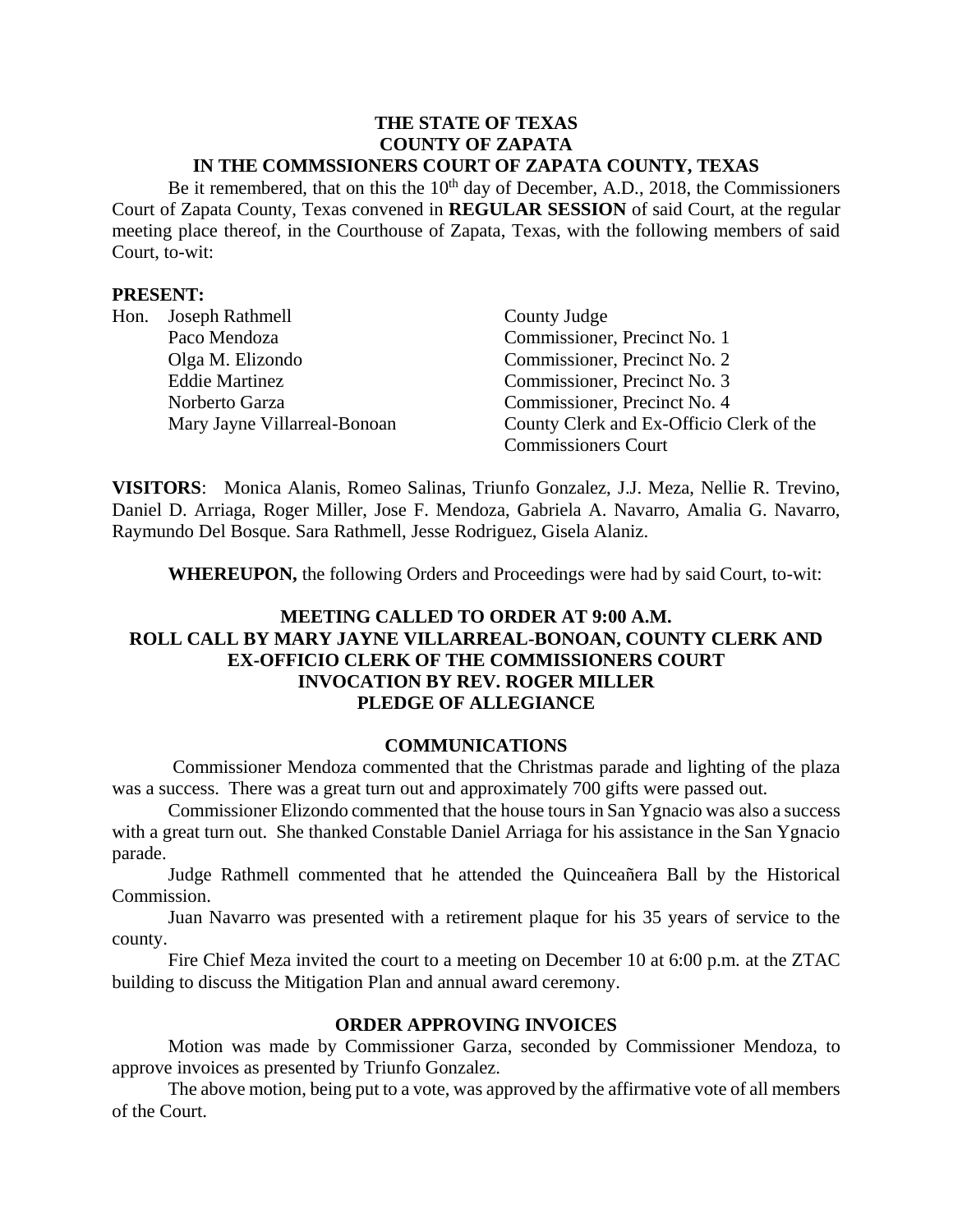### **ORDER APPROVING TREASURER'S REPORT**

Motion was made by Commissioner Mendoza, seconded by Commissioner Garza, to approve Treasurer's Report as requested by Hon. Romeo Salinas, County Treasurer.

The above motion, being put to a vote, was approved by the affirmative vote of all members of the Court.

### **ORDER APPROVING CHECKS ISSUED**

Motion was made by Commissioner Mendoza, seconded by Commissioner Garza, to approve checks issued as requested by Hon. Romeo Salinas, County Treasurer.

The above motion, being put to a vote, was approved by the affirmative vote of all members of the Court.

## **TAX / ASSESSOR COLLECTOR'S REPORT**

Tax Assessor/Collector's office reported Hotel-Motel tax collections in the amount of \$7,550.05, YTD collections are \$20,023.33; \$4,375,588.34 in tax collections were collected at the rate of 65.73%.

## **ORDER APPROVING PAYMENT OF UNPAID INVOICE TO ZAPATA Q.A., INC.**

Motion was made by Commissioner Garza, seconded by Commissioner Mendoza, to approve payment of an unpaid invoice of \$3,500.00 to Zapata Q.A., Inc., to be paid out of the Construction Fund as requested by Hon. Joe Rathmell, County Judge.

The above motion, being put to a vote, was approved by the affirmative vote of all members of the Court.

## **ORDER TO TABLE REQUEST BY COMMISSIONER ELIZONDO REGARDING REQUEST TO PURCHASE IPADS FOR MEMBERS OF ZAPATA COUNTY COMMISSIONERS COURT**

Motion was made by Commissioner Garza, seconded by Commissioner Mendoza, to table request by Commissioner Elizondo regarding request to purchase Apple iPads for members of the Zapata County Commissioners Court to use for official duties.

The above motion, being put to a vote, was approved by the affirmative vote of all members of the Court.

## **ORDER TO ALLOW BIRD WATCHERS ONTO ZAPATA COUNTY LANDFILL FOR BIRD WATCHING EVENT**

Motion was made by Commissioner Martinez, seconded by Commissioner Garza, to allow bird watchers onto the Zapata County landfill on February 7, 8, & 9, 2019 for a bird watching event, specific site will be identified, as requested by Hon. Olga M. Elizondo, Commissioner Pct. 2. Bird watchers will be watching the Tamaulipecan Crow.

The above motion, being put to a vote, was approved by the affirmative vote of all members of the Court.

## **ORDER TO TABLE REQUEST BY CARLOS TREVINO FOR PURCHASE OF PIPE HUNTER 7934 SEWER CLEANING MACHINE**

Motion was made by Commissioner Mendoza, seconded by Commissioner Garza, to table request by Carlos Trevino regarding the purchase of Pipe Hunter 7934 sewer cleaning machine at a cost of \$73,736.00, funding to be obtained from County Equipment Fund.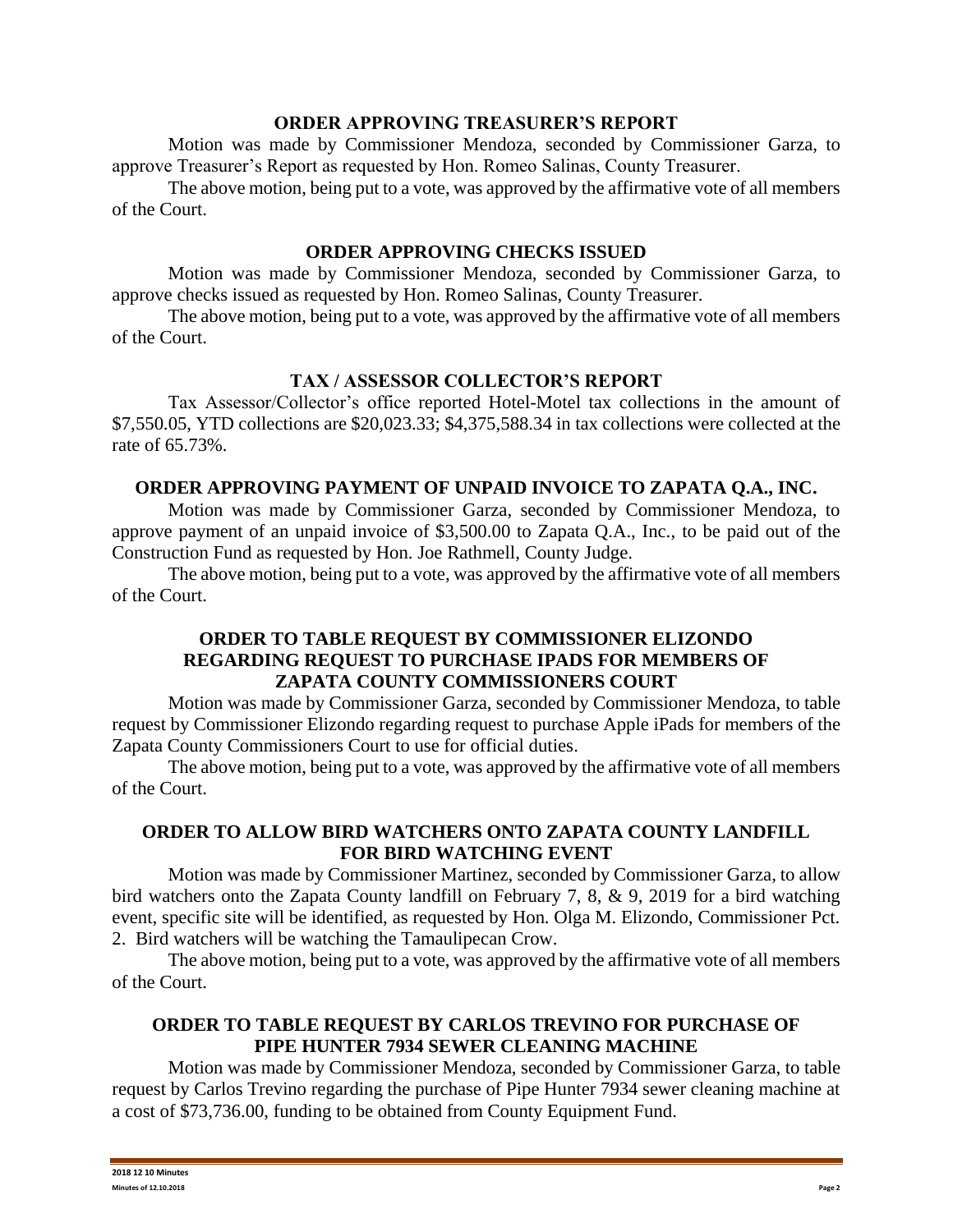The above motion, being put to a vote, was approved by the affirmative vote of all members of the Court.

# **ORDER APPROVING INVOICE FOR PURCHASE OF PROTECTOR AND UPDATE FOR CALL MANAGER PHONE SYSTEM**

Motion was made by Commissioner Mendoza, seconded by Commissioner Martinez, to approve an invoice in the amount of \$12,552.89, to be paid out of Non-Department Repairs and Maintenance Fund, for the purchase of protector and updates for the call manager phone system for Zapata County Courthouse, and Sheriff's Department and Regional Jail, and Waterworks Department as requested by Rene Garcilazo, IT Specialist Project.

The above motion, being put to a vote, was approved by the affirmative vote of all members of the Court.

## **ORDER APPROVING INSTALLATION OF STREET LIGHTS**

Motion was made by Commissioner Garza, seconded by Commissioner Mendoza, to approve installation of street light at the following locations:

a. 150 Veleño Road (Veleño, Lot N/2 of 19 acres 0.5)

b. 443 Falcon Shore Drive (Falcon Shores Unit 1, Block 7 Lot 35)

as requested by Hon. Paco Mendoza, Commissioner Pct. 1.

The above motion, being put to a vote, was approved by the affirmative vote of all members of the Court.

Motion was made by Commissioner Garza, seconded by Commissioner Mendoza, to approve installation of street light at the following location:

a. 2502 Fresno Street

as requested by Hon. Olga M. Elizondo, Commissioner Pct. 2.

## **MOTION WAS MADE BY COMMISSIONER GARZA, SECONDED BY COMMISSIONER MARTINEZ, TO ENTER INTO EXECUTIVE SESSION**

# **MOTION WAS MADE BY COMMISSIONER GARZA, SECONDED BY COMMISSIONER MARTINEZ, TO RETURN TO REGULAR SESSION**

### **ORDER APPROVING IMPLEMENTATION OF NEW POLICY PROCEDURE FOR USE OF ZAPATA COUNTY MATERIAL, EQUIPMENT AND PERSONNEL**

Motion was made by Commissioner Martinez, seconded by Commissioner Garza, to approve implementation of new policy procedures for use of Zapata County material, equipment and personnel, including the requirement of a monthly report to Commissioners Court as requested by Hon. Joe Rathmell, County Judge. Millings were laid out on a private road (Doyle Street) at the request of property owners. Two days of county labor and equipment were used.

*Closed Session/Executive Session is requested pursuant to Texas Government Code Title 5 Subchapter D, Section 551.071(A)(B) Consultation with Attorney.*

The above motion, being put to a vote, was approved by the affirmative vote of all members of the Court.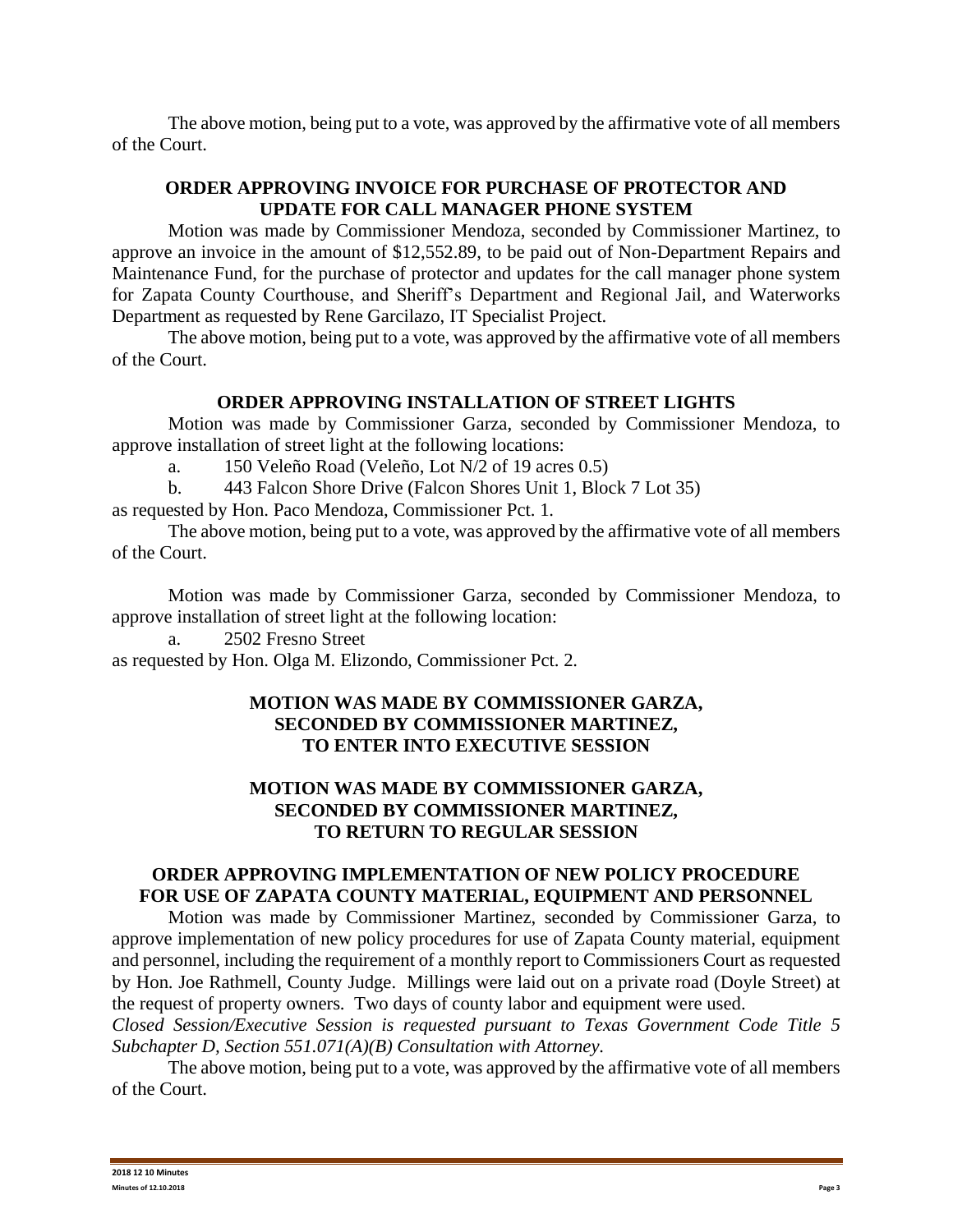### **ORDER AUTHORIZING COUNTY ATTORNEY TO EXECUTE A DEED AND PAY NO MORE THAN \$2.00 TO ACQUIRE 1,000 SQUARE FEET ON MIRAFLORES STREET**

Motion was made by Commissioner Mendoza, seconded by Commissioner Garza, to authorize County Attorney to execute a deed and pay no more than \$2.00 to acquire 1,000 square feet on Miraflores Street to satisfy existing road requirements as requested by Hon. Said Alfonso Figueroa, County Attorney.

*Closed Session/Executive Session is requested pursuant to Texas Government Code Title 5 Subchapter D, Section 551.071(A)(B) Consultation with Attorney.*

The above motion, being put to a vote, was approved by the affirmative vote of all members of the Court.

## **ORDER APPROVING INVOICE FOR ZAPATA COUNTY AIRPORT**

Motion was made by Commissioner Garza, seconded by Commissioner Mendoza, to approve payment of invoices in the amount of \$1,500 payable to Premier Engineering for surveying a 36 acre tract at the Zapata County Airport as requested by Manuel Gonzalez, Premier Engineering.

The above motion, being put to a vote, was approved by the affirmative vote of all members of the Court.

### **ORDER APPROVING PAYMENT OF INVOICE AND STATUS REVIEW FOR FALCON MEZA STREET PAVING PROJECT**

Motion was made by Commissioner Garza, seconded by Commissioner Mendoza, to approve payment of invoice in the amount of \$7,000 payable to Premier Engineering for the Falcon Meza Street Paving Project, Pelican and Raven Streets will be bided for paving by January, as requested by Manuel Gonzalez, Premier Engineering.

The above motion, being put to a vote, was approved by the affirmative vote of all members of the Court.

## **ORDER APPROVING PAYMENT OF INVOICE AND STATUS REVIEW FOR ZAPATA COUNTY WASTEWATER TREATMENT PLANT PROJECT**

Motion was made by Commissioner Garza, seconded by Commissioner Mendoza, to approve payment of invoice in the amount of \$14,079.76 payable to Premier Engineering and invoice in the amount of \$77,947.97 payable to EJCDC for the Zapata County Wastewater Treatment Plant Project as requested by Manuel Gonzalez, Premier Engineering. The project is close to 90% complete. The contractor asked for a 5-month extension to complete the project.

The above motion, being put to a vote, was approved by the affirmative vote of all members of the Court.

### **ORDER APPROVING PAYMENT OF INVOICE AND STATUS REVIEW FOR GOLF COURSE SEWER LINE REPLACEMENT PROJECT**

Motion was made by Commissioner Garza, seconded by Commissioner Mendoza, to approve payment of invoice in the amount of \$2,567.50 payable to Guzman Backhoe Services for the Golf Course Sewer Line Replacement Project as requested by Manuel Gonzalez, Premier Engineering. Project is up to pavement area; County will remove items on right of way.

The above motion, being put to a vote, was approved by the affirmative vote of all members of the Court.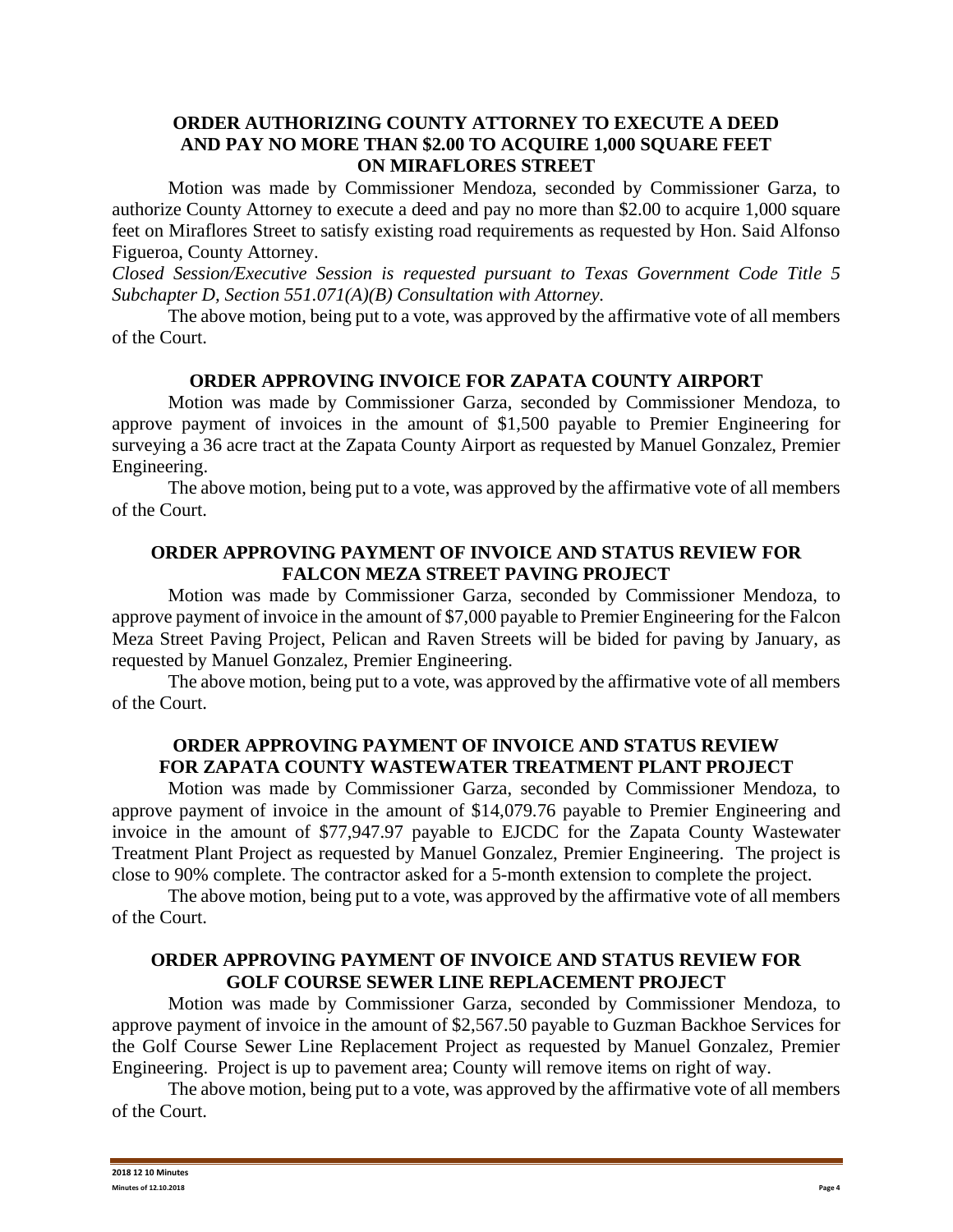### **ORDER APPROVING INVOICES AND REVIEW STATUS FOR CDBG 3RD, 4TH, & 7TH STREET IMPROVEMENT PROJECT**

Motion was made by Commissioner Garza, seconded by Commissioner Mendoza, to approve payment of invoice in the amount of \$18,426.00 to RapidHaul, LLC for the CDBG 3rd, 4<sup>th</sup>, & 7<sup>th</sup> Street Improvement Project as requested by Manuel Gonzalez, Premier Engineering. Gaps have been filled in. Fiber was added and project will last longer. Sections are being removed to prepare for paving, they have been grated and milled.

The above motion, being put to a vote, was approved by the affirmative vote of all members of the Court.

### **ORDER APPROVING REPLAT OF BLOCK 13 BUENA VISTA ADDITION INTO LOTS 1A-11A BLOCK 13**

Motion was made by Commissioner Mendoza, seconded by Commissioner Garza, to approve to replat Block 13 Buena Vista Addition into Lots 1A-11A Block 13 as requested by Manuel Gonzalez, Premier Engineering.

The above motion, being put to a vote, was approved by the affirmative vote of all members of the Court.

### **ORDER APPROVING REALLOCATION OF FUNDS TO FINISH TEXAS WATER DEVELOPMENT BOARD SEWER PROJECTS**

Motion was made by Commissioner Garza, seconded by Commissioner Martinez, to approve reallocation of funds to finish Texas Water Development Board Sewer Projects at Colorado Subdivision, Lake Front Lodge and Nopal Road, pending approval by TWDB, as requested by Manuel Gonzalez, Premier Engineering.

The above motion, being put to a vote, was approved by the affirmative vote of all members of the Court.

#### **ADJOURN**

Motion to adjourn was made by Commissioner Garza, seconded by Commissioner Martinez, and being put to a vote, was approved by the affirmative vote of all members of the Court.